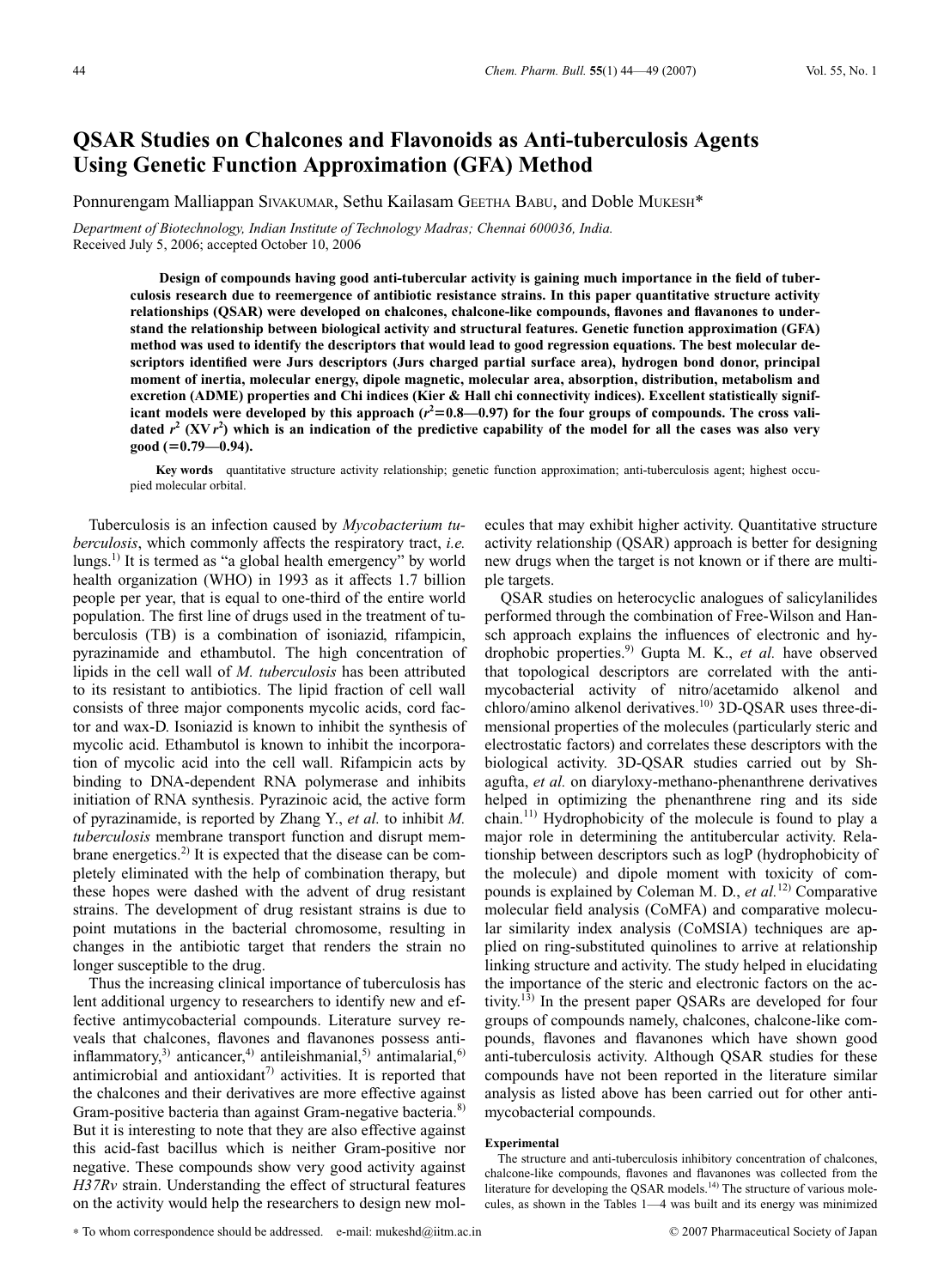#### Table 1. Anti-tuberculosis Activity of Chalcones

|       |                |                          |                                 |                                 | $5^{\circ}$<br>ö         | $\frac{5}{5}$            |                                 |                               |                          |                                    |        |
|-------|----------------|--------------------------|---------------------------------|---------------------------------|--------------------------|--------------------------|---------------------------------|-------------------------------|--------------------------|------------------------------------|--------|
| S. No | Compounds      |                          |                                 | B-ring                          |                          |                          | A-ring                          |                               |                          | % inhibition at<br>12.5 $\mu$ g/ml |        |
|       |                | 2'                       | 3'                              | 4'                              | 5'                       | 6'                       | $\overline{c}$                  | $\overline{3}$                | $\overline{4}$           | Data                               | Model  |
| 1     | $\mathbf{1}$   | OH                       | $\overbrace{\qquad \qquad }^{}$ | OCH <sub>3</sub>                |                          | $\overline{\phantom{0}}$ | $\overline{\phantom{0}}$        | $\overline{\phantom{0}}$      | $\qquad \qquad$          | 78                                 | 58.65  |
| 2     | $\sqrt{2}$     | OH                       |                                 |                                 |                          | OCH <sub>3</sub>         |                                 |                               | OCH <sub>3</sub>         | 75                                 | 62.71  |
| 3     | 3              | OH                       | -                               |                                 | Phenyl                   | $\overline{\phantom{0}}$ | -                               |                               |                          | 68                                 | 54.86  |
| 4     | $\overline{4}$ | $\overline{\phantom{m}}$ |                                 | NO <sub>2</sub>                 | -                        |                          |                                 |                               | OCH <sub>3</sub>         | 62                                 | 54.03  |
| 5     | 5              | OH                       | $\overline{\phantom{0}}$        |                                 | $\overline{\phantom{0}}$ | $\overline{\phantom{0}}$ | $\overline{\phantom{0}}$        |                               |                          | 61                                 | 60.99  |
| 6     | 6              | OH                       | $\overline{\phantom{0}}$        | OCH <sub>3</sub>                | $\overline{\phantom{0}}$ | OCH <sub>3</sub>         |                                 |                               | OCH <sub>3</sub>         | 40                                 | 46.83  |
| 7     | $\tau$         | OH                       |                                 | OCH <sub>3</sub>                | —                        |                          |                                 | $\overline{\phantom{0}}$      | OCH <sub>3</sub>         | 32                                 | 39.55  |
| 8     | 8              | OH                       | $\overline{\phantom{0}}$        | $\hspace{0.1mm}-\hspace{0.1mm}$ | $\qquad \qquad$          |                          | $\overbrace{\qquad \qquad }^{}$ | OH                            |                          | 18                                 | 41.44  |
| 9     | 9              | OH                       |                                 |                                 | $\qquad \qquad$          |                          |                                 | NH <sub>2</sub>               | $\qquad \qquad$          | 11                                 | 7.25   |
| 10    | 10             | OH                       | $\overline{\phantom{0}}$        |                                 | NH <sub>2</sub>          | $\overline{\phantom{0}}$ | $\overbrace{\qquad \qquad }^{}$ |                               | $\overline{\phantom{0}}$ | 6                                  | 2.88   |
| 11    | 11             |                          |                                 | NH <sub>2</sub>                 | $\overline{\phantom{0}}$ | $\overline{\phantom{0}}$ | $\overline{\phantom{0}}$        | -                             | $\overline{\phantom{0}}$ | 5                                  | 19.14  |
| 12    | 12             | $\mathbf F$              |                                 |                                 | —                        | -                        |                                 |                               | OCH <sub>3</sub>         | 82                                 | 84.91  |
| 13    | 13             | OH                       | $\overline{\phantom{0}}$        | $\qquad \qquad$                 | $\overline{\phantom{0}}$ | F                        |                                 |                               | OCH <sub>3</sub>         | 66                                 | 62.42  |
| 14    | 14             | OH                       | $\overline{\phantom{0}}$        | $\mathbf F$                     | $\overline{\phantom{0}}$ | $\overline{\phantom{0}}$ |                                 | $\overbrace{\phantom{12333}}$ | OCH <sub>3</sub>         | 63                                 | 53.29  |
| 15    | 15             | $\rm OH$                 |                                 | $\overline{\phantom{0}}$        |                          |                          |                                 | $\mathop{\rm Cl}\nolimits$    |                          | 90                                 | 85.73  |
| 16    | 16             | OH                       |                                 | Cl                              | $\qquad \qquad$          |                          |                                 |                               |                          | 89                                 | 74.96  |
| 17    | 17             | $\rm OH$                 |                                 | $\overline{\phantom{0}}$        | Cl                       |                          |                                 |                               |                          | 67                                 | 77.67  |
| 18    | 18             | OH                       | -                               | $\qquad \qquad$                 | $\overline{\phantom{0}}$ | $\overline{\phantom{0}}$ |                                 |                               | Cl                       | 67                                 | 69.51  |
| 19    | 19             | $\rm OH$                 | $\overbrace{\qquad \qquad }^{}$ | Cl                              | $\overline{\phantom{0}}$ | $\overline{\phantom{0}}$ |                                 | $\overline{\phantom{0}}$      | OCH <sub>3</sub>         | 57                                 | 57.32  |
| 20    | 20             | OH                       |                                 | $\overline{\phantom{0}}$        |                          |                          | Br                              |                               |                          | 83                                 | 102.06 |
| 21    | 21             | OH                       | Br                              |                                 | --                       |                          | $\qquad \qquad$                 |                               |                          | 79                                 | 74     |
| 22    | 22             | $\rm OH$                 | -                               |                                 | $\overline{\phantom{0}}$ |                          |                                 |                               | Br                       | 70                                 | 49.06  |
| 23    | 23             | $\rm OH$                 |                                 | $\overline{\phantom{0}}$        | Br                       |                          | $\overline{\phantom{0}}$        | $\overline{\phantom{0}}$      | $\overline{\phantom{0}}$ | 68                                 | 66.08  |
| 24    | 24             | OH                       | $\overbrace{\qquad \qquad }^{}$ | Br                              | $\overline{\phantom{0}}$ | $\overline{\phantom{0}}$ |                                 |                               | $\equiv$                 | 57                                 | 58.85  |
| 25    | 25             | OH                       |                                 | Br                              |                          |                          |                                 |                               | OCH <sub>3</sub>         | 25                                 | 32.74  |
| 26    | 26             | OH                       |                                 | $\overline{\phantom{0}}$        | Br                       | -                        | $\overbrace{\qquad \qquad }^{}$ |                               | OCH <sub>3</sub>         | 23                                 | 36.71  |
| 27    | 27             | OH                       |                                 | Br                              | $\overline{\phantom{0}}$ |                          | NH <sub>2</sub>                 |                               | $\qquad \qquad$          | 12                                 | 3.18   |
| 28    | 28             | $\rm OH$                 | $\overline{\phantom{0}}$        |                                 | Br                       | $\overline{\phantom{0}}$ | NH <sub>2</sub>                 |                               |                          | $\,$ 8 $\,$                        | 10.13  |
| 29    | 29             | OH                       |                                 |                                 |                          |                          |                                 | $\bf{I}$                      |                          | 92                                 | 105.21 |
| 30    | 30             |                          | NH <sub>2</sub>                 |                                 |                          |                          | $\mathbf I$                     |                               |                          | 88                                 | 72.8   |
| 31    | 31             | OH                       |                                 |                                 | $\bf{I}$                 |                          |                                 |                               |                          | 51                                 | 48.94  |

32 32 OH — I — — — — — 21 37.26 33 33 OH — — — — — — I 21 24.19

using the Consistent-Valence Force Field (CVFF) available in Cerius<sup>2</sup> software<sup>®</sup> (Acceryls Inc, U.S.A.). CVFF is commonly used for the minimization of small molecules and macromolecules.<sup>15)</sup> Forty-eight descriptors that include topological indices, spatial, charge, geometrical, constitutive properties, quantum mechanical and thermodynamic were evaluated for all the compounds. Several literature references<sup>16—18)</sup> give a detailed description of these descriptors. A GFA technique was used to select the best set of descriptors from the forty eight descriptors, so that it gives the most appropriate QSAR. The problem that is faced frequently by a researcher is that of a small number of observations (experiments) and a large number of molecular parameters in the descriptor pool. One has to select the best set of descriptors that represent the molecule from this large set. At times selecting the wrong set of descriptors could lead to chance correlations or incorrect understanding.

According to researchers the quality of a QSAR depends on two factors namely, the kind of molecular descriptors selected and the method used to extract the useful molecular information. These problems are addressed by the use of GFA. This is a useful technique for searching in a large parameter space when the data is small. This technique can be used together with standard regression analysis for constructing QSAR. This method provides multiple models that are created by evolving random initial models using different descriptors. Models are improved by performing a crossover operation to recombine terms of better scoring models. The GFA algorithm approach has a number of important advantages over other techniques such as, it builds multiple models rather than a single model and it automatically selects which features are to be used in the models *etc.* GFA has been used by other

researchers as well to develop good QSAR models.<sup>19,20)</sup>

The goodness of the regression fits are estimated using parameters such as,  $r^2$  (=1–SSE/TSS),  $r^2_{\text{adj}}$  (=1–(*n*-1)(1– $r^2$ )/(*n*–*p*–1)), XV  $r^2$  (cross-validated  $r^2 = 1 - \text{PRESS/TSS}$ , *F* ratio ( $=(n-2)r^2/(1-r^2)$ ) and MSSE (=mean sum of square of error= $SSE/n$ ) where, TSS=total sum of squares and SSE=sum of squares, PRESS=predicted sum of squares based on leaveone-out method.<sup>21)</sup> The quantity  $r$ , called the correlation coefficient, measures the strength and the direction of the relationship between two variables. In bootstrap validation, *K n*-dimensional groups are generated by a randomly repeated selection of *n*-objects from the original data set. Each group of data is always of *n*-dimension. The model obtained on the first selected objects is used to predict the values for the excluded sample. From each bootstrap sample the statistical parameter of interest is calculated. Bootstrap  $r^2$  (BS  $r^2$ ) is the average squared correlation coefficient calculated during the validation procedure.<sup>22)</sup> The root mean square error (also known as the standard error of the estimate) is the square root of the residual mean square and it is an indication of the quality of the fit. It is the standard deviation of the data about the regression line, rather than about the sample mean. A large *F* indicates that the model fit is not a chance occurrence. If  $r^2$ ,  $r^2$ <sub>adj</sub>, and XV  $r^2$  are above a value of 0.6 it indicates a good model fit.

## **Results and Discussion**

Table 5 lists the best QSAR models derived for the series of chalcones, chalcone-like compounds, flavones and flavanones using the reported biological activity. The descrip-

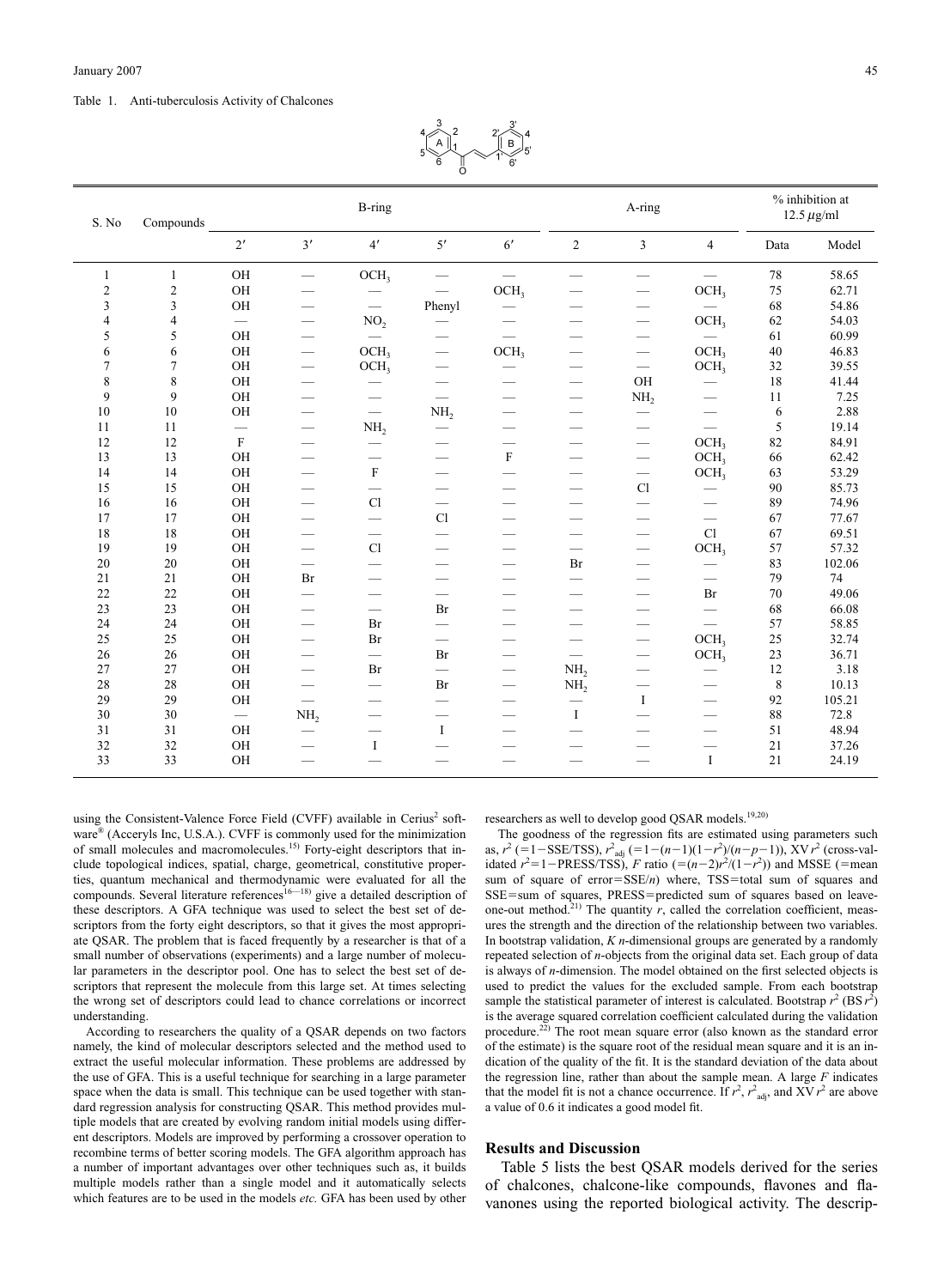# $R$   $\uparrow$  $\llcorner R$

|       |           |                            |                        | $\%$ inhibition at 12.5 $\mu$ g/ml |        |  |
|-------|-----------|----------------------------|------------------------|------------------------------------|--------|--|
| S. No | Compounds | R                          | R'                     | Data                               | Model  |  |
| 34    | 34        | 4-Fluorophenyl             | Pyridin-3-yl           | 98                                 | 77.53  |  |
| 35    | 35        | 3-Hydroxyphenyl-           | Phenanthren-9-yl       | 97                                 | 76.63  |  |
| 36    | 36        | Pyridin-3-yl               | Phenanthren-9-yl       | 96                                 | 62.23  |  |
| 37    | 37        | Furan-2-yl                 | 3-Phenyl               | 96                                 | 120.26 |  |
| 38    | 38        | Phenanthren-2-yl           | 2-Aminopyridino-3-yl   | 74                                 | 68.29  |  |
| 39    | 39        | 3-Flurenyl-                | 2-Aminopyridino-3-yl   | 53                                 | 75.63  |  |
| 40    | 40        | Pyridin-2-yl               | Pyridin-2-yl           | 42                                 | 39.47  |  |
| 41    | 41        | Naphthalen-1-yl-           | Phenyl-                | 37                                 | 23.64  |  |
| 42    | 42        | Pyridin-2-yl               | 4-Dimethylaminophenyl- | 16                                 | 35.86  |  |
| 43    | 43        | 4-Bromo-2-hydroxyphenyl-   | Furan-2-yl             | 17                                 | 34.80  |  |
| 44    | 44        | Pyridin-4-yl               | $Indol-2-vl$           | 12                                 | 9.78   |  |
| 45    | 45        | 2-Hydroxy-4-methoxyphenyl- | Furan-2-yl             | 3                                  | 9.48   |  |
| 46    | 46        | 4-Aminophenyl              | 2-Aminopyridin-3-yl    |                                    | 10.39  |  |
| 47    | 47        | Pyridin-4-yl               | 4-Dimethylaminophenyl- |                                    | 5.009  |  |

## Table 3. Anti-tuberculosis Activity of Flavones



| S. No | Compounds | 3                             | 5                               | 6                             | $\tau$           | $\,8\,$                  | $2^{\prime}$             | 3'                       | 4'                               | % inhibition at<br>12.5 $\mu$ g/ml |       |
|-------|-----------|-------------------------------|---------------------------------|-------------------------------|------------------|--------------------------|--------------------------|--------------------------|----------------------------------|------------------------------------|-------|
|       |           |                               |                                 |                               |                  |                          |                          |                          |                                  | Data                               | Model |
| 48    | 48        | OH                            |                                 | $\mathbf I$                   |                  |                          |                          |                          |                                  | 64                                 | 47.46 |
| 49    | 49        | OH                            |                                 |                               |                  |                          |                          | Br                       |                                  | 60                                 | 50.56 |
| 50    | 50        | OH                            |                                 | $\overline{\phantom{0}}$      | C1               |                          |                          |                          |                                  | 58                                 | 51.43 |
| 51    | 51        | OH                            | $\qquad \qquad$                 | Br                            |                  |                          |                          |                          |                                  | 58                                 | 47.73 |
| 52    | 52        | OH                            | -                               | $\qquad \qquad$               | C1               |                          |                          |                          |                                  | 52                                 | 51.43 |
| 53    | 53        | OH                            |                                 | $\qquad \qquad$               | F                | -                        | -                        |                          | OCH <sub>3</sub>                 | 50                                 | 39.19 |
| 54    | 54        | OH                            | $\overbrace{\phantom{aaaaa}}$   | C1                            |                  | -                        |                          | $\hspace{0.05cm}$        | OCH <sub>3</sub>                 | 48                                 | 33.29 |
| 55    | 55        | OH                            | $\hspace{0.1mm}-\hspace{0.1mm}$ | $\overbrace{\phantom{aaaaa}}$ |                  |                          |                          |                          | OCH <sub>3</sub>                 | 48                                 | 51.91 |
| 56    | 56        | OCH <sub>3</sub>              | Br                              |                               |                  |                          |                          | --                       | $\qquad \qquad$                  | 44                                 | 50.10 |
| 57    | 57        | OH                            |                                 | $\qquad \qquad$               | $\bf{I}$         |                          |                          |                          | $\qquad \qquad$                  | 43                                 | 47.95 |
| 58    | 58        | OH                            | $\qquad \qquad$                 | $\qquad \qquad$               |                  |                          |                          | $\qquad \qquad$          |                                  | 38                                 | 47.28 |
| 59    | 59        |                               | $\qquad \qquad$                 | $\qquad \qquad$               |                  |                          |                          | $\qquad \qquad$          | OCH <sub>3</sub>                 | 29                                 | 36.09 |
| 60    | 60        | OH                            | $\overline{\phantom{0}}$        | $\mathbf F$                   | $\qquad \qquad$  |                          |                          |                          | OCH <sub>3</sub>                 | 29                                 | 37.25 |
| 61    | 61        | Br                            | $\overline{\phantom{0}}$        | $\qquad \qquad$               |                  |                          |                          | $\overline{\phantom{0}}$ | OCH <sub>3</sub>                 | 28                                 | 43.90 |
| 62    | 62        |                               |                                 | $\qquad \qquad$               |                  |                          |                          | $\qquad \qquad$          | Br                               | 26                                 | 18.40 |
| 63    | 63        | OH                            | $\overbrace{\phantom{aaaaa}}$   | Br                            |                  | $\qquad \qquad$          | $\overline{\phantom{0}}$ | $\overline{\phantom{0}}$ | OCH <sub>3</sub>                 | 24                                 | 30.61 |
| 64    | 64        | $\overbrace{\phantom{aaaaa}}$ | $\qquad \qquad -$               | $\overline{\phantom{0}}$      |                  |                          | Br                       |                          |                                  | 23                                 | 18.29 |
| 65    | 65        |                               | $\qquad \qquad$                 | $\qquad \qquad$               |                  |                          | $\bf{I}$                 |                          |                                  | 22                                 | 14.90 |
| 66    | 66        |                               | $\qquad \qquad$                 |                               |                  |                          | --                       | $\bf{I}$                 | $\overbrace{\phantom{aaaaa}}$    | 22                                 | 13.19 |
| 67    | 67        |                               | $\qquad \qquad$                 | $\qquad \qquad$               | $\mathbf{I}$     |                          | $\overline{\phantom{0}}$ |                          | $\qquad \qquad$                  | 20                                 | 23.37 |
| 68    | 68        | Br                            | $\qquad \qquad$                 |                               | OCH <sub>3</sub> |                          |                          |                          | C1                               | 19                                 | 25.52 |
| 69    | 69        |                               | —                               |                               |                  |                          |                          |                          | OH                               | 18                                 | 6.24  |
| 70    | 70        | $\overline{\phantom{0}}$      | $\qquad \qquad$                 | $\qquad \qquad$               | $\rm F$          |                          |                          | -                        | $\overline{\phantom{0}}$         | 15                                 | 18.87 |
| 71    | 71        |                               | $\qquad \qquad$                 | $\qquad \qquad$               | $\rm Br$         |                          |                          |                          |                                  | 15                                 | 12.82 |
| 72    | 72        |                               |                                 | $\mathbf I$                   |                  |                          |                          |                          | OCH <sub>3</sub>                 | 15                                 | 14.44 |
| 73    | 73        | Benzoyl                       | $\overline{\phantom{m}}$        | $\qquad \qquad$               | Benzoyl          |                          |                          | $\qquad \qquad$          |                                  | 12                                 | 11.28 |
| 74    | 74        |                               |                                 |                               |                  |                          | --                       |                          | Cl                               | 7                                  | 22.94 |
| 75    | 75        |                               | $\overline{\phantom{m}}$        | $\rm F$                       |                  |                          |                          |                          | $\overbrace{\phantom{aaaaa}}^{}$ | 7                                  | 5.25  |
| 76    | 76        |                               |                                 |                               |                  | $\bf{I}$                 |                          |                          |                                  | 5                                  | 14.73 |
| 77    | 77        |                               | $\qquad \qquad$                 | COOH                          | -                |                          |                          | $\qquad \qquad$          | OCH <sub>3</sub>                 | $\overline{c}$                     | 3.87  |
| 78    | 78        | $\overline{\phantom{0}}$      | $\overline{\phantom{m}}$        |                               |                  | $\overline{\phantom{0}}$ | OH                       |                          |                                  | $\mathbf{1}$                       | 11.75 |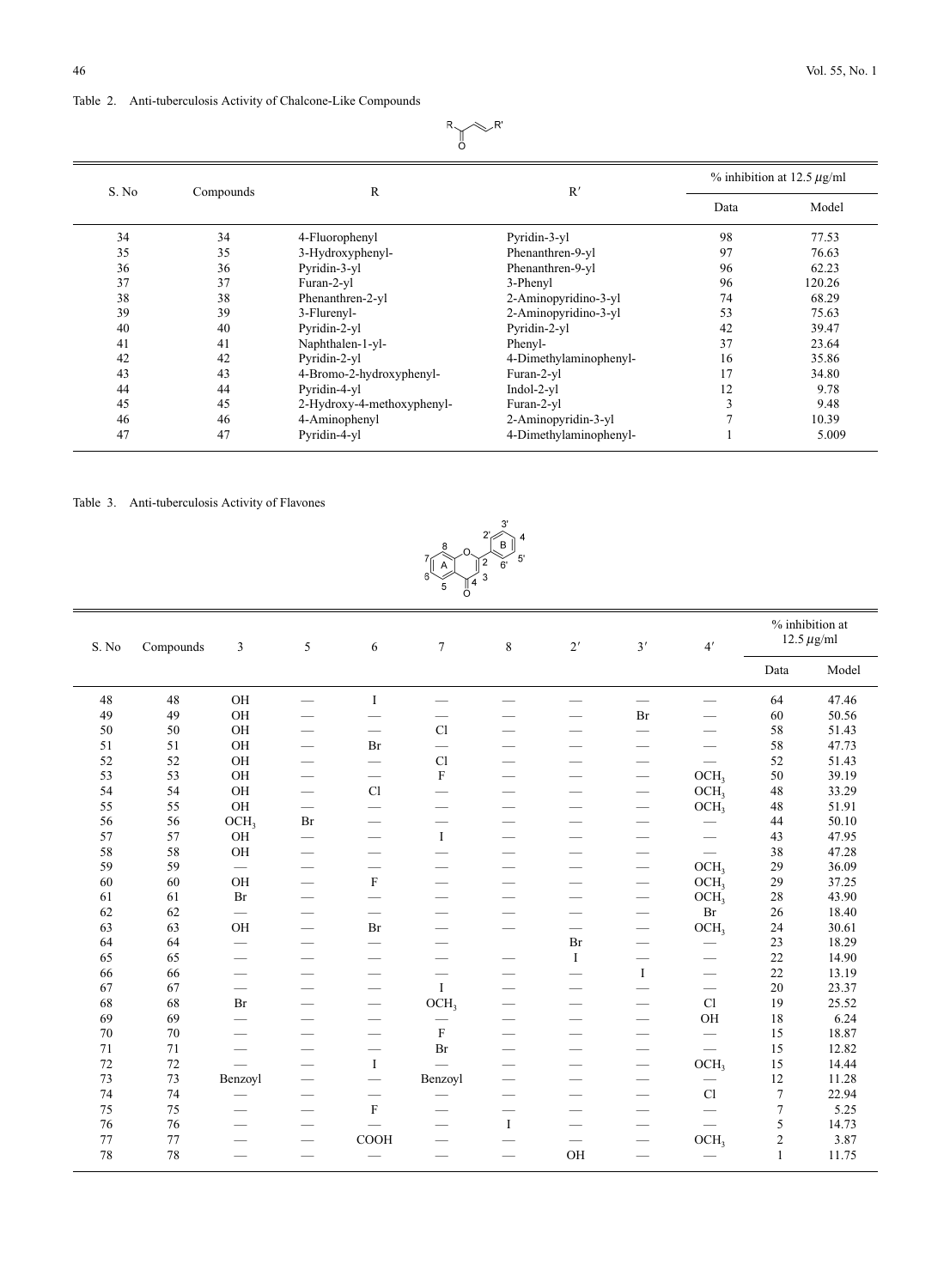Table 4. Anti-tuberculosis Activity of Flavanones



Table 5. Regression Statistics for the Best QSAR Models

| Model  | Compounds                  | $\boldsymbol{n}$ |      |      | adi  |       | $XVr^2$ | $BSr^2$ | <b>PRESS</b> | Error  |
|--------|----------------------------|------------------|------|------|------|-------|---------|---------|--------------|--------|
|        | Chalcone                   | 33               | 0.92 | 0.85 | 0.83 | 39.49 | 0.79    | 0.85    | 5550.59      | 0.0016 |
| $\sim$ | Chalcone-like<br>compounds | 14               | 0.97 | 0.94 | 0.91 | 37.17 | 0.87    | 0.94    | 2499.84      | 0.0001 |
|        | Flavone                    | 31               | 0.92 | 0.86 | 0.83 | 38.90 | 0.81    | 0.86    | 1958.23      | 0.0019 |
|        | Flavanone                  |                  | 0.99 | 0.97 | 0.96 | 61.20 | 0.94    | 0.97    | 342.08       | 0.0007 |

87 87 — Br — — — — — 8 7.81

tors which gave the best models for all the four groups of compounds are Jurs descriptors surface-weighted charged partial surface (WNSA-3), atomic charge weighted negative surface area: sum of the product of solvent-accessible surface X partial charge for all negatively charged atoms (PNSA-3) and relative positive charge surface area: solvent-accessible surface area of the most positive atom divided by descriptor (RPCS), principal moments of inertia (PMI-mag), dipolemag, Kier and Hall-molecular Connectivity index valencemodified CHI-2 (CHI-V-2), order 1 chi index, related to the number of edges and rings order: number of skeleton atoms in the subgraphs considered (CHI-1), valence-odified CHI-3\_C, C: cluster (CHI-V-3\_C), valence-modified CHI-3\_P, V: valence-modified connectivity index (CHI-V-3\_P), conformational energy (Energy), H-bond donor and HOMO. Blood Brain Barrier (BBB) permeation depends on multiple factors such as H-bonding capacity, local hydrophobicity, molecular size, and lipophilicity. It is observed that for all the models the data fit  $(r^2=0.8 \t -0.97)$  and the predictive capability  $(XVr<sup>2</sup>>0.79)$  is good. Other statistical measures such as *r* 2 adj, *F*-value and PRESS for all the cases were found to be satisfactory. The QSAR models for the four different groups of compounds are shown below.

Model-1 is developed to predict the anti-tubercular activity of chalcone analogues. The statistically significant Eq. 1 shows a positive correlation with CHI-V-2 and negative correlation with H-bond donor, PMI-mag and Jurs WNSA-3 as shown below

$$
activity=3.45+38.14(CHI-V-2)-31.93(H-bond donor)-0.11(PMI-mag)-1.11(JursWNSA-3)
$$
 (1)

The structural descriptor namely H-bond donor denotes the number of hydrogen-bond donors present in the compounds, the spatial descriptor PMI calculates the principal moments of inertia about the principal axes of a molecule and Jurs WNSA-3 represents the partial weighting of the surface accessible portions of the molecule. Valence-modified CHI-2 connectivity index (CHI-V-2) is a topological descriptor that gives information related to the connectivity of atoms namely, the number of bonds present in the atoms. This is an indication of size, degree of branching and flexibility. Hbond donor, flexibility and C logP are part of "Lipinski rule of 5" which describes the drug likeliness property and they play a major role in designing anti-tubercular drugs.<sup>23)</sup> Moment of inertia is also an indication of the size and shape of the molecule.

Model-2 is developed to predict the anti-tubercular activity of chalcone-like compounds. The Eq. 2 shows a positive correlation with CHI-1 and conformational energy, negative correlation with Jurs PNSA-3 and CHI-V-3\_C.

$$
activity = 186.53 - 2.33 \text{(Jurs PNSA-3)} - 2.62 \text{(CHI-V-3_C)} + 1.34 \text{(energy)} + 17.85 \text{(CHI-1)} \tag{2}
$$

Conformational energy is the internal energy of the molecule, related to the stability and biological activity (lowest energy conformer will have highest biological activity) of the molecule. Jurs descriptor PNSA-3 is the atomic charge weighted negative surface area, namely sum of the product of solvent-accessible surface area and partial charge for all negatively charged atoms. Kier and Hall molecular connectivity indices CHI-V-3\_C and CHI-1 give information regarding the connectivity of the various atoms in the compound. Con-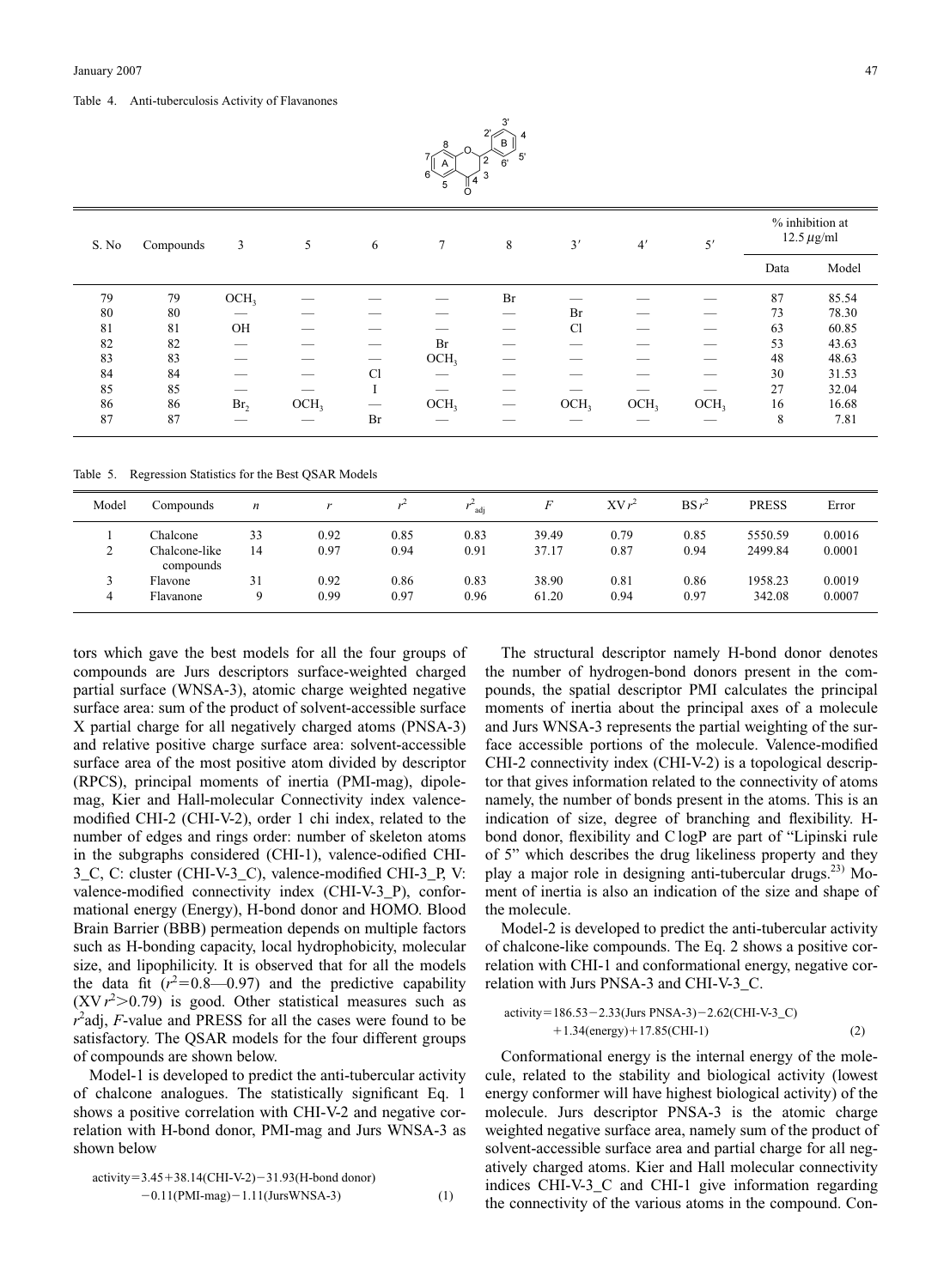

Fig. 1. Graph between Experimental and Estimated Activity of Chalcones



Fig. 2. Graph between Experimental and Estimated Activity of Chalcone-Like Compounds

tributions of connectivity indices in QSAR in predicting activity against *Mycobacterium avium* has been reported by other researchers as well. $^{24)}$ 

Model-3 is developed to predict the anti-tubercular activity of flavone analogues. The statistically significant Eq. 3 shows a positive correlation with Jurs RPCS and conformational energy, and negative correlation with CHI-V-3 P and ADME\_BBB\_Level\_2D.

$$
activity = 56.90 - 19.87(ADME_BBB\_Level_2D) + 7.81(Jurs RPCS)
$$

$$
+ 0.39(energy) - 11.13(CHI-V-3_P)
$$
(3)

Jurs RPCS is a measure of the relative positive surface charge of the molecule. ADME\_BBB\_Level\_2D measures BBB permeation value of the compounds which is computed using actual solvent-accessible surface area using either 3-D or both 2-D and 3-D models of the molecule.

Model-4 is developed to predict the anti-tubercular activity of flavanone analogues. This Eq. 4 shows a negative correlation with Energy, HOMO and Dipole-mag.

$$
activity = 190.16 - 0.91(energy) - 19.37(dipole-mag)
$$
  
-2.70(HOMO) (4)

Molecules with high HOMOs can donate electrons with ease and are hence relatively reactive, compared to molecules with low HOMOs. Thus HOMO measures the nucleophilicity of a molecule. Its importance has been previously reported by other researchers.<sup>12,25)</sup> The dipole mag descriptor is



Fig. 3. Graph between Experimental and Estimated Activity of Flavones



Fig. 4. Graph between Experimental and Estimated Activity of Flavanones

a 3D electronic descriptor that indicates the strength and orientation behavior of a molecule in an electrostatic field measured in Debyes units. Previous contribution lists dipole-mag, as an important descriptor in antitubercular activity. $^{26)}$ 

Figures 1 to 4 compare the experimental and the predicted anti-tubercular activities for all the four cases. The graphs clearly show the goodness of the model fit.

Our recent research work related to the synthesis, antimycobacterial evaluation and QSAR studies of twenty three analogues of chalcones with methylthio, dimethylamino, methoxy substitutions at 2-, 3-, 4-, and 5-position in the A- and B-rings also showed the importance of ADME\_BBB\_Level\_2D, CHI-V-1, PMI-mag and H-bond donor descriptors (paper in communication). The models developed there were similar to the ones reported in this paper.

### **Conclusion**

QSARs were developed for the reported anti-tuberculosis activity of chalcones, chalcone-like compounds, flavones and flavanones using a robust statistical technique such as GFA. The generated equations in each model were analyzed, for the goodness of fit and their predictive capability. Jurs descriptors, Kier and Hall molecular connectivity indices, dipole-mag and conformational energy have contributed significantly to the observed activity. The analysis also points out to the importance of the presence of hydrogen bond donor, PMI-mag and HOMO. This study indicates that these re